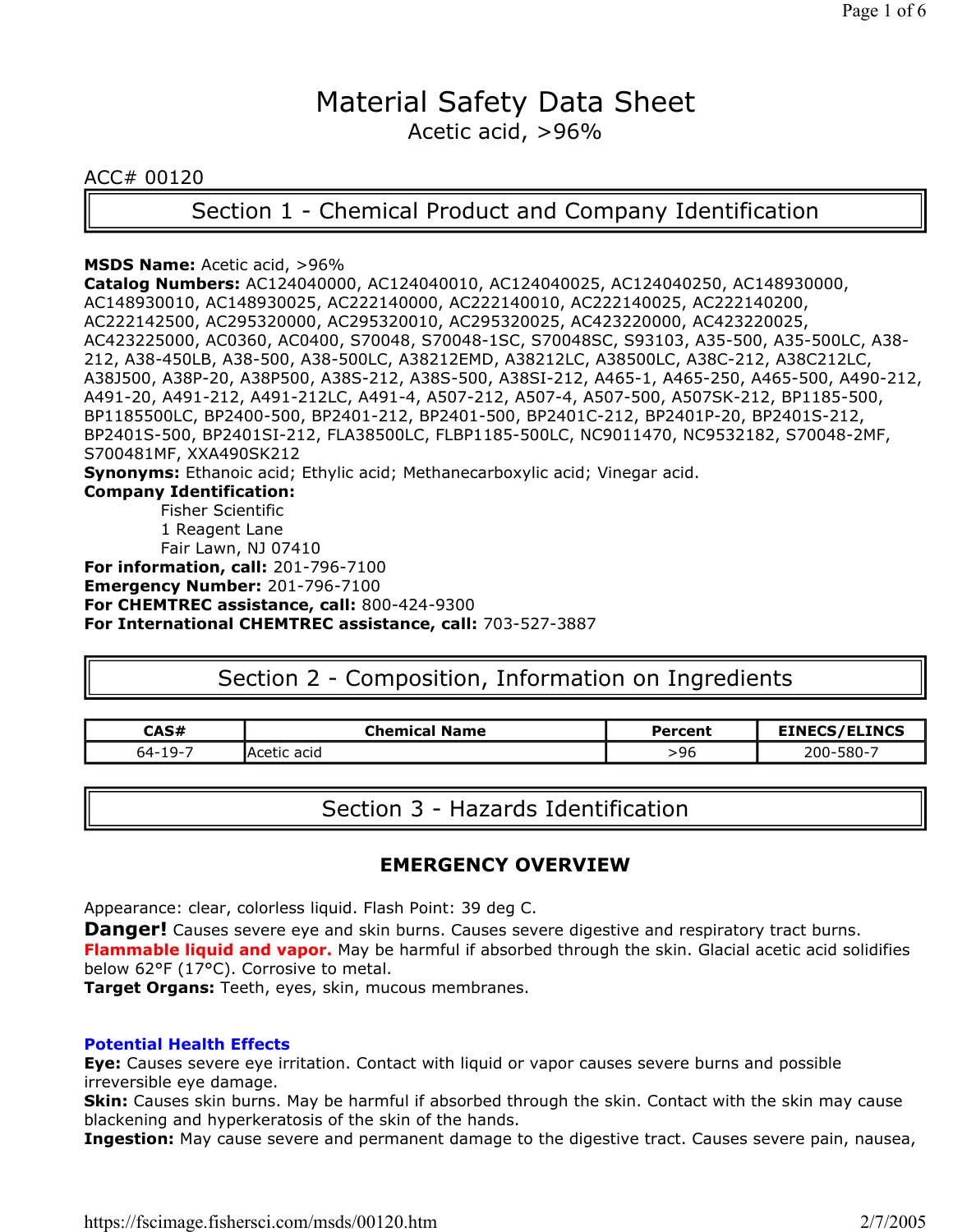vomiting, diarrhea, and shock. May cause polyuria, oliguria (excretion of a diminished amount of urine in relation to the fluid intake) and anuria (complete suppression of urination). Rapidly absorbed from the gastrointestinal tract.

**Inhalation:** Effects may be delayed. Causes chemical burns to the respiratory tract. Exposure may lead to bronchitis, pharyngitis, and dental erosion. May be absorbed through the lungs.

**Chronic:** Chronic exposure to acetic acid may cause erosion of dental enamel, bronchitis, eye irritation, darkening of the skin, and chronic inflammation of the respiratory tract. Acetic acid can cause occupational asthma. One case of a delayed asthmatic response to glacial acetic acid has been reported in a person with bronchial asthma. Skin sensitization to acetic acid is rare, but has occurred.

## Section 4 - First Aid Measures

**Eyes:** In case of contact, immediately flush eyes with plenty of water for a t least 15 minutes. Get medical aid immediately.

**Skin:** In case of contact, immediately flush skin with plenty of water for at least 15 minutes while removing contaminated clothing and shoes. Get medical aid immediately. Wash clothing before reuse. **Ingestion:** If swallowed, do NOT induce vomiting. Get medical aid immediately. If victim is fully conscious, give a cupful of water. Never give anything by mouth to an unconscious person.

**Inhalation:** If inhaled, remove to fresh air. If not breathing, give artificial respiration. If breathing is difficult, give oxygen. Get medical aid.

**Notes to Physician:** Persons with pre-existing skin disorders or impaired respiratory or pulmonary function may be at increased risk to the effects of this substance. Treat symptomatically and supportively.

# Section 5 - Fire Fighting Measures

**General Information:** As in any fire, wear a self-contained breathing apparatus in pressure-demand, MSHA/NIOSH (approved or equivalent), and full protective gear. During a fire, irritating and highly toxic gases may be generated by thermal decomposition or combustion. Use water spray to keep fire-exposed containers cool. Reacts with most metals to form highly flammable hydrogen gas which can form explosive mixtures with air. Flammable liquid and vapor. Vapors are heavier than air and may travel to a source of ignition and flash back. Vapors can spread along the ground and collect in low or confined areas. **Extinguishing Media:** Use water spray, dry chemical, "alcohol resistant" foam, or carbon dioxide.

**Flash Point:** 39 deg C ( 102.20 deg F)

**Autoignition Temperature:** 426 deg C ( 798.80 deg F) **Explosion Limits, Lower:**4.0 vol % **Upper:** 19.9 vol %

**NFPA Rating:** (estimated) Health: 3; Flammability: 2; Instability: 0

# Section 6 - Accidental Release Measures

**General Information:** Use proper personal protective equipment as indicated in Section 8. **Spills/Leaks:** Absorb spill with inert material (e.g. vermiculite, sand or earth), then place in suitable container. Wash area with soap and water. Remove all sources of ignition. Use a spark-proof tool. Provide ventilation. Use water spray to cool and disperse vapors, protect personnel, and dilute spills to form nonflammable mixtures. Control runoff and isolate discharged material for proper disposal. Spill may be carefully neutralized with soda ash (sodium carbonate).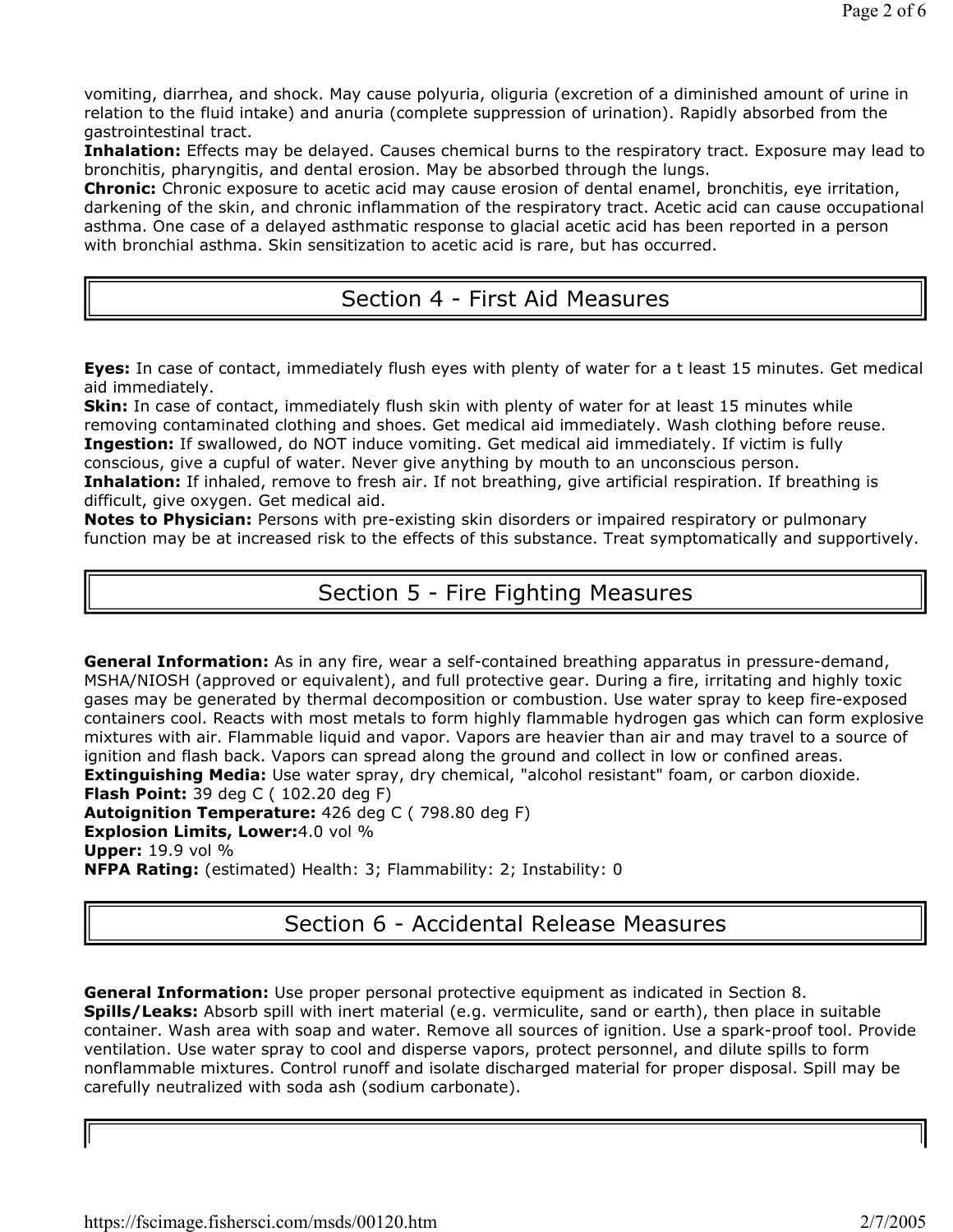**Handling:** Wash thoroughly after handling. Remove contaminated clothing and wash before reuse. Ground and bond containers when transferring material. Do not get in eyes, on skin, or on clothing. Empty containers retain product residue, (liquid and/or vapor), and can be dangerous. Discard contaminated shoes. Do not pressurize, cut, weld, braze, solder, drill, grind, or expose empty containers to heat, sparks or open flames. Use only with adequate ventilation. Keep away from heat, sparks and flame. Do not breathe vapor or mist. Use corrosion-resistant transfer equipment when dispensing. **Storage:** Keep away from heat, sparks, and flame. Keep from contact with oxidizing materials. Store in a

cool, dry, well-ventilated area away from incompatible substances. Do not store near alkaline substances. Acetic acid should be kept above its freezing point of 62°F(17°C) to allow it to be handled as a liquid. It will contract slightly on freezing. Freezing and thawing does not affect product quality.

# Section 8 - Exposure Controls, Personal Protection

**Engineering Controls:** Facilities storing or utilizing this material should be equipped with an eyewash facility and a safety shower. Use adequate general or local exhaust ventilation to keep airborne concentrations below the permissible exposure limits. Use a corrosion-resistant ventilation system. **Exposure Limits**

| ----------------     |                         |                                                    |                             |  |
|----------------------|-------------------------|----------------------------------------------------|-----------------------------|--|
| <b>Chemical Name</b> | ACGIH                   | <b>NIOSH</b>                                       | <b>OSHA - Final PELs</b>    |  |
| Acetic acid          | 10 ppm TWA; 15 ppm STEL | 10 ppm TWA; $25 \text{ mg/m}$ 3<br>TWA 50 ppm IDLH | 10 ppm TWA; 25 mg/m3<br>TWA |  |

**OSHA Vacated PELs:** Acetic acid: 10 ppm TWA; 25 mg/m3 TWA

#### **Personal Protective Equipment**

**Eyes:** Wear chemical goggles and face shield.

**Skin:** Wear appropriate gloves to prevent skin exposure.

**Clothing:** Wear appropriate protective clothing to prevent skin exposure.

**Respirators:** A respiratory protection program that meets OSHA's 29 CFR 1910.134 and ANSI Z88.2 requirements or European Standard EN 149 must be followed whenever workplace conditions warrant a respirator's use.

# Section 9 - Physical and Chemical Properties

**Physical State:** Liquid **Appearance:** clear, colorless **Odor:** pungent odor - vinegar odor **pH:** <.01 **Vapor Pressure:** 11.4 mm Hg @ 20 deg C **Vapor Density:** 2.10 (Air=1) **Evaporation Rate:**0.97 (n-Butyl acetate=1) **Viscosity:** 1.22 cP **Boiling Point:** 117-118 deg C **Freezing/Melting Point:**16.6 deg C **Decomposition Temperature:**Not available. **Solubility:** Soluble. **Specific Gravity/Density:**1.05 (Water=1) **Molecular Formula:**C2H4O2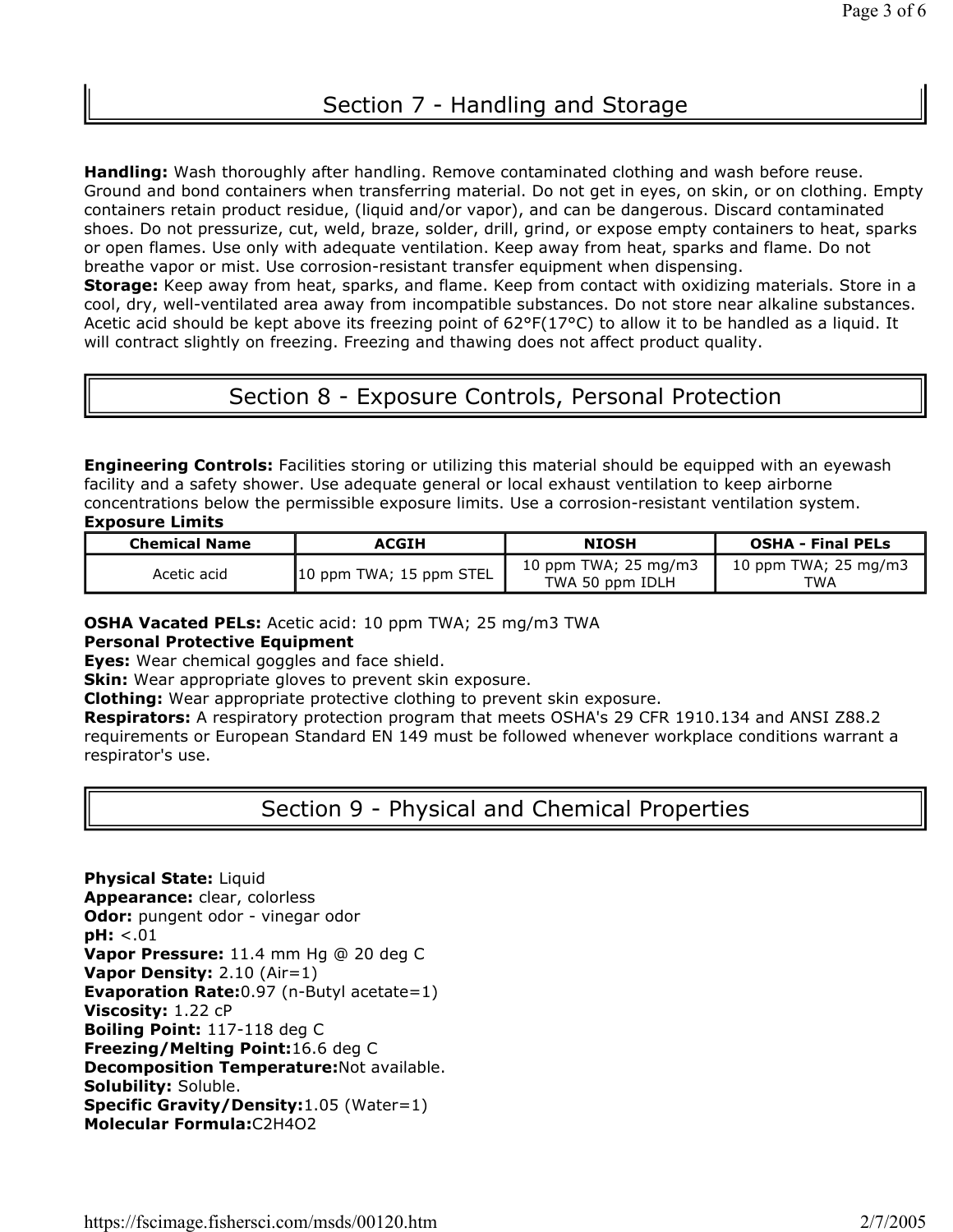#### **Molecular Weight:**60.04

# Section 10 - Stability and Reactivity

**Chemical Stability:** Stable at room temperature in closed containers under normal storage and handling conditions.

**Conditions to Avoid:** Ignition sources, excess heat, freezing temperatures, confined spaces, Note: Use great caution in mixing with water due to heat evolution that causes explosive spattering. Always add the acid to water, never the reverse..

**Incompatibilities with Other Materials:** Metals, strong oxidizing agents, bases, chlorine trifluoride, nitric acid, acetaldehyde, chlorosulfonic acid, oleum, bromine pentafluoride, perchloric acid, potassium tert-butoxide, ethyleneimine, 2-aminoethanol, ethylene diamine, phosphorus trichloride, phosphorus isocyanate, chromic acid.

**Hazardous Decomposition Products:** Carbon monoxide, irritating and toxic fumes and gases, carbon dioxide.

**Hazardous Polymerization:** Will not occur.

Section 11 - Toxicological Information

**RTECS#: CAS#** 64-19-7: AF1225000 **LD50/LC50:** CAS# 64-19-7: Draize test, rabbit, skin: 50 mg/24H Mild; Inhalation, mouse:  $LC50 = 5620$  ppm/1H; Oral, rat: LD50 = 3310 mg/kg; Skin, rabbit: LD50 = 1060 uL/kg; **Carcinogenicity:**

CAS# 64-19-7: Not listed by ACGIH, IARC, NTP, or CA Prop 65.

**Epidemiology:** No information available.

**Teratogenicity:** No teratogenic effects were observed among the offspring of mice, rats, or rabbits that had been given very large doses of apple cider vinegar (containing acetic acid) during pregnancy. **Reproductive Effects:** Intratesticular, rat: TDLo = 400 mg/kg (male 1 day(s) pre-mating) Fertility - male fertility index (e.g.  $\#$  males impregnating females per  $\#$  males exposed to fertile nonpregnant females). **Neurotoxicity:** No information available.

**Mutagenicity:** Sister Chromatid Exchange: Human, Lymphocyte = 5 mmol/L.; Unscheduled DNA Synthesis: Administration onto the skin, mouse = 79279 ug/kg.; Cytogenetic Analysis: Hamster, Ovary = 10 mmol/L.

**Other Studies:** See actual entry in RTECS for complete information.

Section 12 - Ecological Information

**Ecotoxicity:** Fish: Fathead Minnow: LC50 = 88 mg/L; 96 Hr; Static bioassay @ 18-22°CFish: Bluegill/Sunfish: LC50 = 75 mg/L; 96 Hr; UnspecifiedFish: Goldfish: LC50 = 423 mg/L; 24 Hr; UnspecifiedWater flea Daphnia: EC50 = 32-47 mg/L; 24-48 Hr; UnspecifiedBacteria: Phytobacterium phosphoreum: EC50 = 8.86-11 mg/L; 5,15,25 min; Microtox test If released to water or soil, acetic acid will biodegrade readily. Evaporation from dry surfaces is likely to occur. When spilled on soil, the liquid will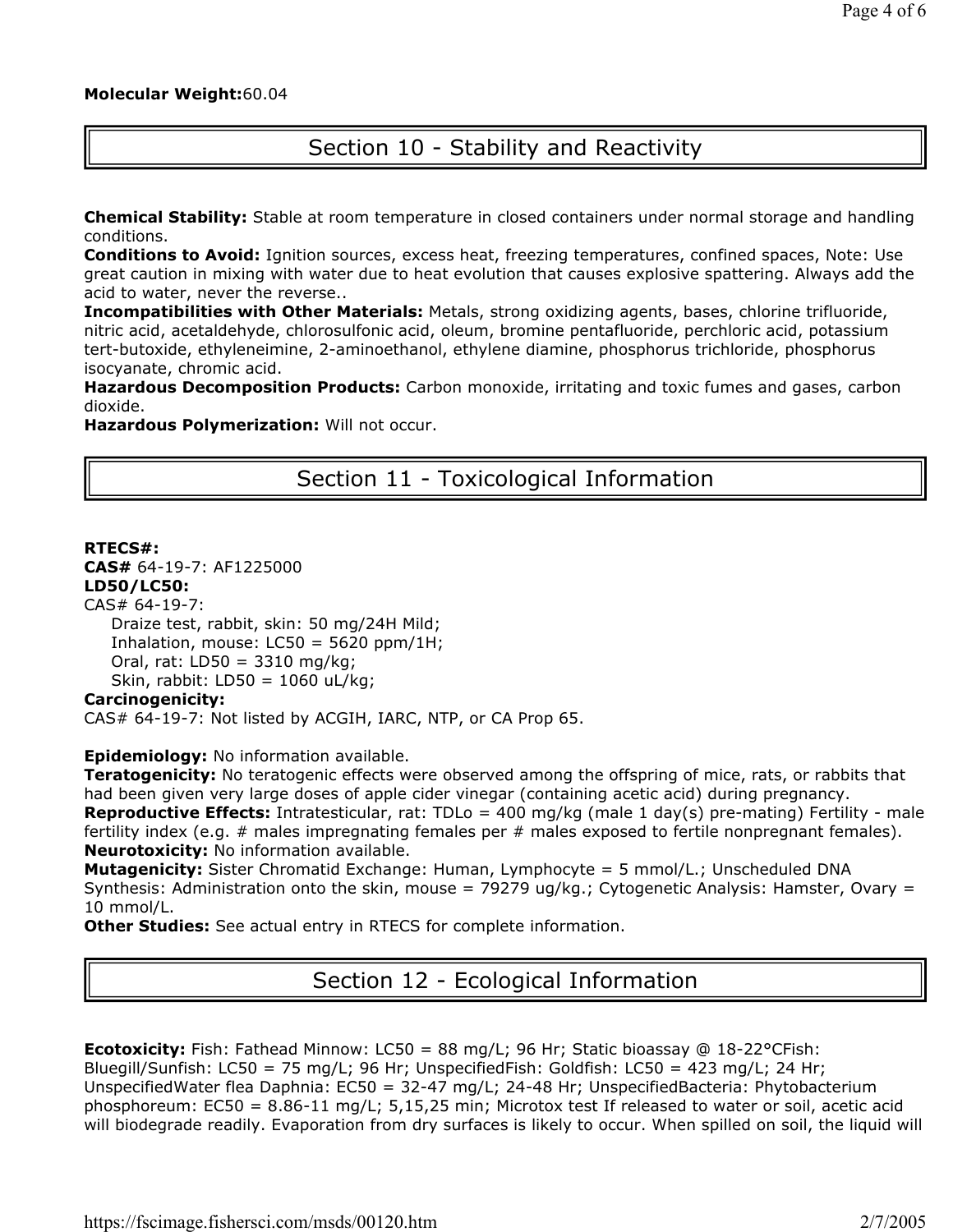spread on the surface and penetrate into the soil at a rate dependent on the soil type and its water content. Acetic acid shows no potential for biological accumulation or food chain contamination. **Environmental:** If released to the atmosphere, it is degraded in the vapor-phase by reaction with photochemically produced hydroyxl radicals (estimated typical half-life of 26.7 days). It occurs in atmospheric particulate matter in acetate form and physical removal from air can occur via wet and dry deposition.

**Physical:** Natural waters will neutralize dilute solutions to acetate salts. **Other:** No information available.

# Section 13 - Disposal Considerations

Chemical waste generators must determine whether a discarded chemical is classified as a hazardous waste. US EPA guidelines for the classification determination are listed in 40 CFR Parts 261.3. Additionally, waste generators must consult state and local hazardous waste regulations to ensure complete and accurate classification.

**RCRA P-Series:** None listed. **RCRA U-Series:** None listed.

# Section 14 - Transport Information

|                       | <b>US DOT</b>        | <b>Canada TDG</b>   |  |
|-----------------------|----------------------|---------------------|--|
| <b>Shipping Name:</b> | ACETIC ACID, GLACIAL | ACETIC ACID GLACIAL |  |
| <b>Hazard Class:</b>  |                      | 8(3)                |  |
| <b>UN Number:</b>     | UN2789               | UN2789              |  |
| <b>Packing Group:</b> |                      |                     |  |

# Section 15 - Regulatory Information

### **US FEDERAL**

**TSCA** CAS# 64-19-7 is listed on the TSCA inventory. **Health & Safety Reporting List** None of the chemicals are on the Health & Safety Reporting List. **Chemical Test Rules** None of the chemicals in this product are under a Chemical Test Rule. **Section 12b** None of the chemicals are listed under TSCA Section 12b. **TSCA Significant New Use Rule** None of the chemicals in this material have a SNUR under TSCA. **CERCLA Hazardous Substances and corresponding RQs** CAS# 64-19-7: 5000 lb final RQ; 2270 kg final RQ **SARA Section 302 Extremely Hazardous Substances** None of the chemicals in this product have a TPQ. **SARA Codes** CAS # 64-19-7: acute, chronic, flammable. **Section 313** No chemicals are reportable under Section 313. **Clean Air Act:** This material does not contain any hazardous air pollutants. This material does not contain any Class 1 Ozone depletors.